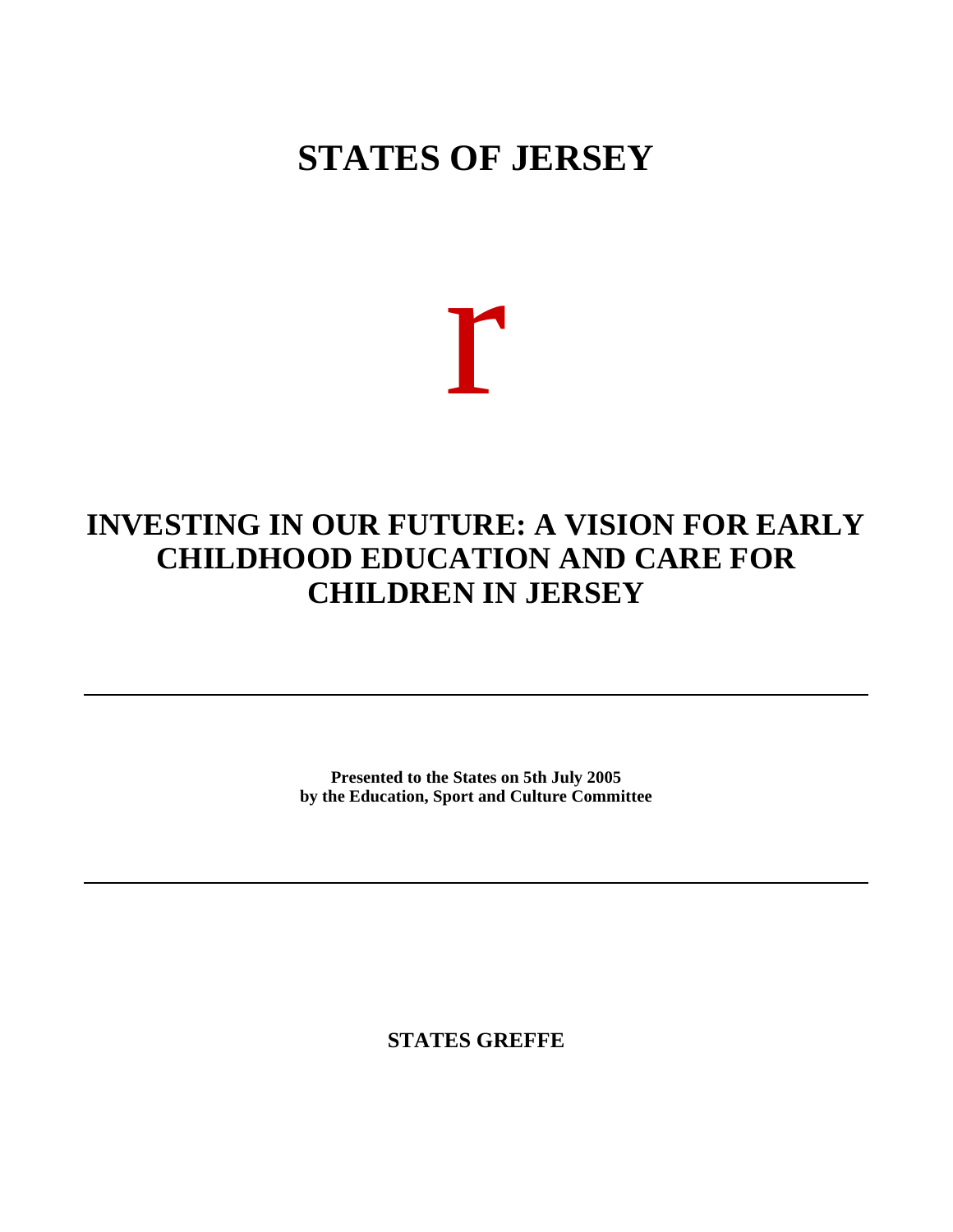# **CONSULTATION**

*Investing in Our Future* sets out for consultation, the Education, Sport and Culture Committee's vision for early childhood education and care in Jersey. It contains plans to develop and extend high quality early learning opportunities for young children by investing in private sector provision to complement nursery classes in provided primary schools.

The Committee is interested to hear the views of States Members, community groups, private sector providers and members of the public about these proposals. Responses should be sent to:

Investing In Our Future Consultation The Department for Education, Sport and Culture P.O. Box 142 Highlands St. Saviour JE4 8QJ

Email responses may be sent to [ecec@gov.je](mailto:ecec@gov.je)

The closure date for consultation will be 30th September 2005. All the responses received will help in the formation of more detailed options for the future which will be published later this year.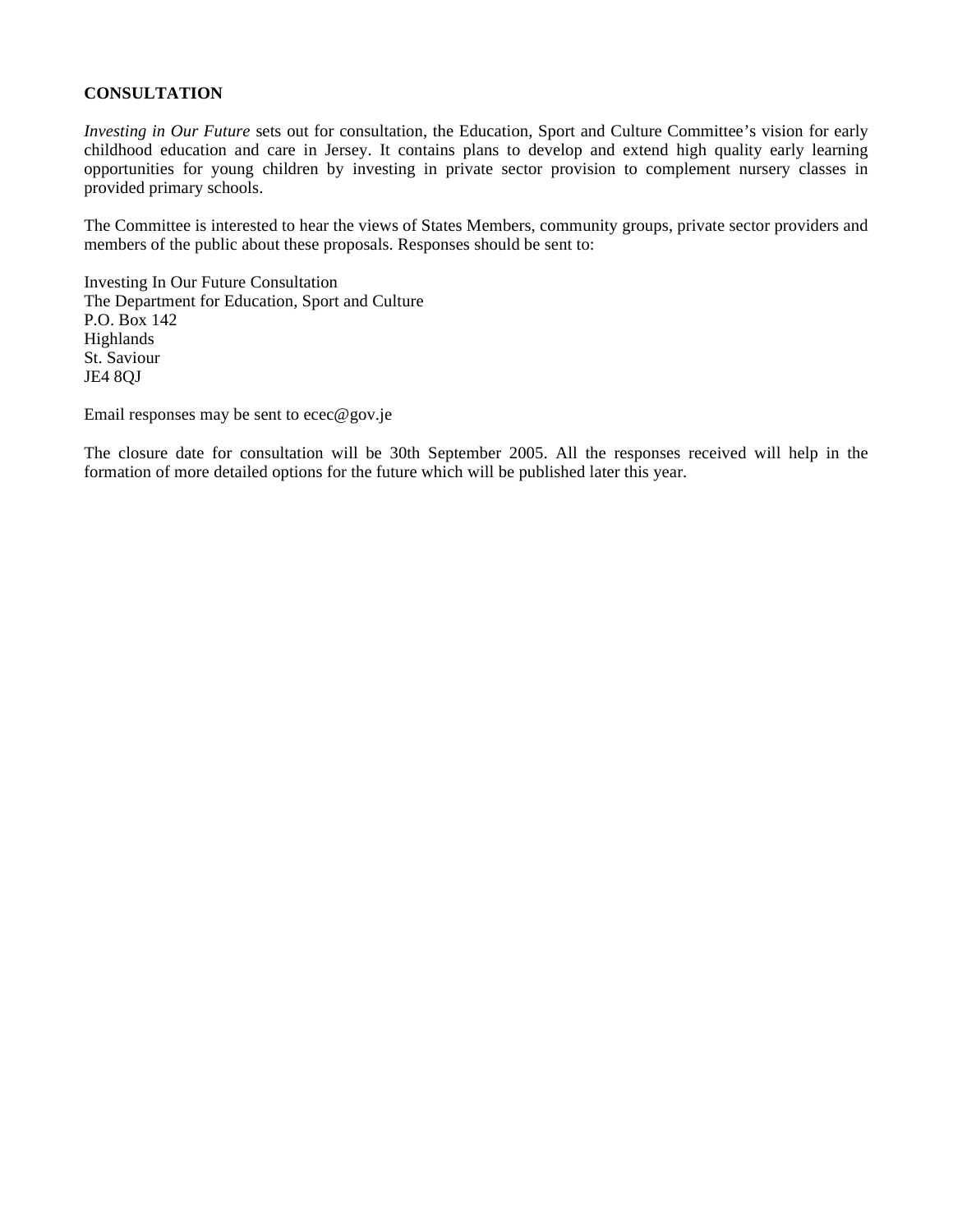# **FOREWORD**

Every child in Jersey should have the opportunity to grow up in an Island that values children and families. The realisation of this is dependent upon government which recognises that the education and care of children is a shared responsibility between family and the community. A quality early childhood education and care experience can supplement good parenting and have positive long-term benefits on children's lives. This is in turn leads to significant benefits for society.

Objective 3.7.1 of the States Strategic Plan 2005 – 2010, documents a commitment to increase the number of three to five year olds accessing 'early years' programmes and assigns lead responsibility for this to the Education, Sport and Culture Committee. The proposals outlined in *Investing in Our Future* are designed to give effect to this and to remove some of the barriers which currently prevent children accessing high quality provision. The implementation of these proposals will make early education and care more affordable, accessible and equitable for all.

The focus of *Investing In Our Future* is primarily three and four year olds. However, for maximum effect, these proposals should be implemented in the context of broader and more coherent family policy which supports working parents in the choices they make, particularly in respect of children under the age of three. To this end, the Education, Sport and Culture Committee is committed to consult with its strategic partners, the Employment and Social Security and Economic Development Committees as well as the Health and Social Services and Policy and Resources Committees. Working together we can ensure that every child in Jersey has the opportunity to grow up in an Island that truly values its children and families.

Mike Vilost

Senator Mike Vibert President of Education, Sport and Culture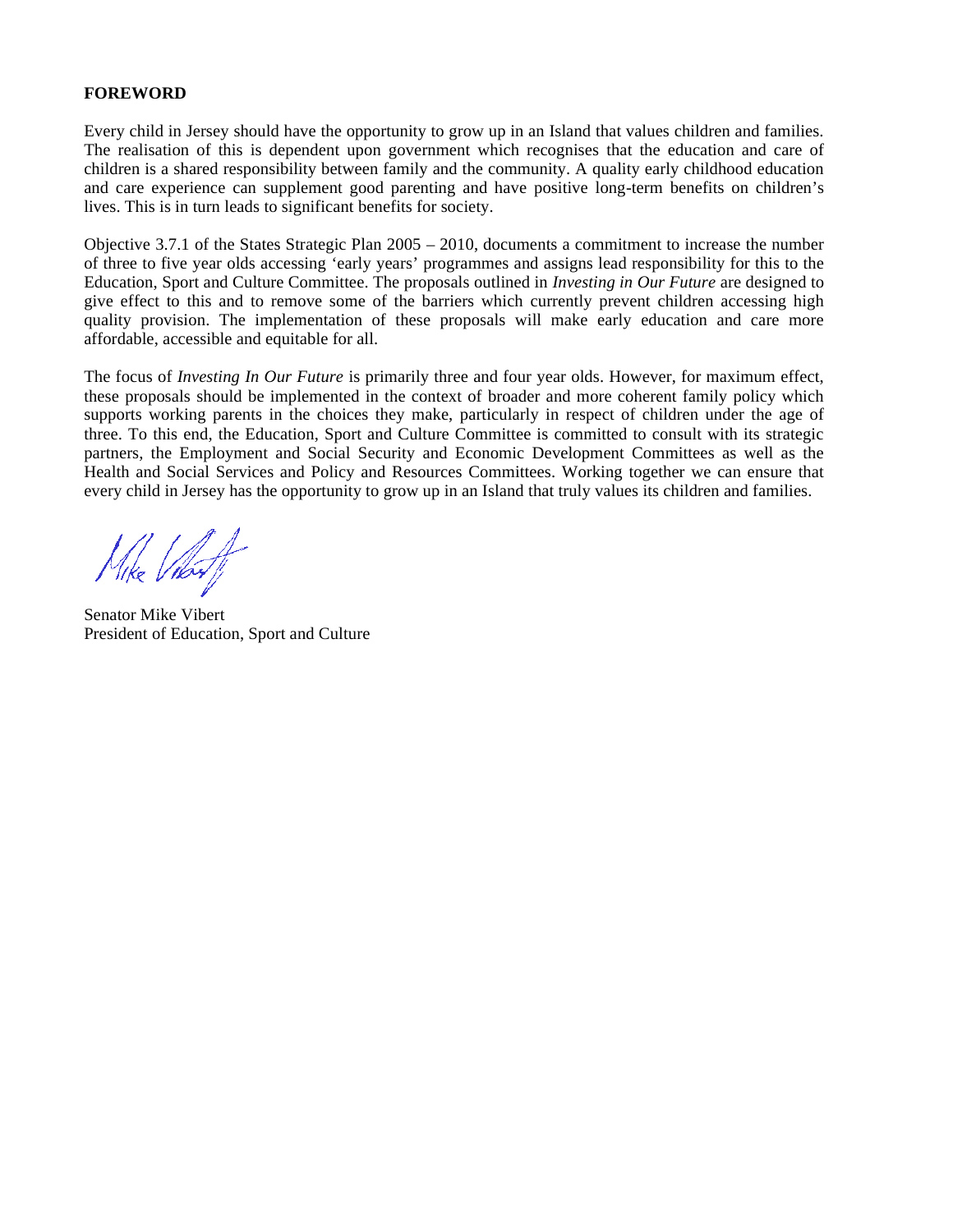# **INTRODUCTION**

We know, from research, about the value of high quality early childhood education and care for the healthy growth and development of children. There is compelling evidence from studies conducted throughout the world to suggest that it contributes fundamentally to the physical, emotional, social, intellectual and linguistic development of children $\frac{[1]}{[1]}$ 

This is particularly true for disadvantaged children from high risk, low income families, where quality provision

has been shown to have strongly positive effects that can partially compensate for home circumstances  $\boxed{2]}$  and improve educational attainment even into adulthood.

The Education, Sport and Culture Committee recognises that, all too often, parents struggle to reconcile work and family life. High quality early childhood education and care facilitates female employment, boosts tax revenue and minimises expenditure on social benefits. It supports education and training whilst promoting the equality of women by enabling them to retain career and work continuity.

Good parenting is fundamental to child development and the Committee realises that its strategy will inevitably play a crucial role in helping families find an appropriate balance between work and family life. Nevertheless, child development and early education are at the heart of the Committee's vision for the future. A child's early years are the most influential. Children who are well-cared for in early life are more likely to be emotionally and socially well-adjusted and more successful at school. They enjoy better health, employment continuity and higher earnings.

This, in turn, has long term benefits for society. Better health means a reduction in health costs borne by the public. Higher skilled workers positively influence productivity, earn higher wages, pay more taxes and need less support. Socially well-balanced children grow up to be better citizens and parents. Good citizenship and parenting is the foundation of a socially balanced and cohesive society.

The Committee believes that investing in our youngest children is one of the best ways to positively influence the long term social and economic future of our Island. This paper outlines the Committee's vision for early childhood education and care.

# **THE VISION**

Within three years:

- there would be more coherent family policy, based on clear values which recognise that the States needs to actively support parents in the choices they make in the best interests of child development;
- all three and four year olds would have access to affordable high quality early education and care for up to 30 hours per week for 38 weeks per year;
- an integrated children's centre would provide free early education and extended childcare for vulnerable children under 5 years old, family support, adult education and outreach services. It would also provide a base for the existing Parenting Team, the Jersey Child Care Trust and the Youth Action Team and operate as a one-stop-shop providing information on all aspects of early years provision.

To support this vision:

- a new partnership would be established between the public and private sector to include private providers who commit to quality and a fair value contract;
- a clear set of principles would be developed to underpin all funded provision and address key child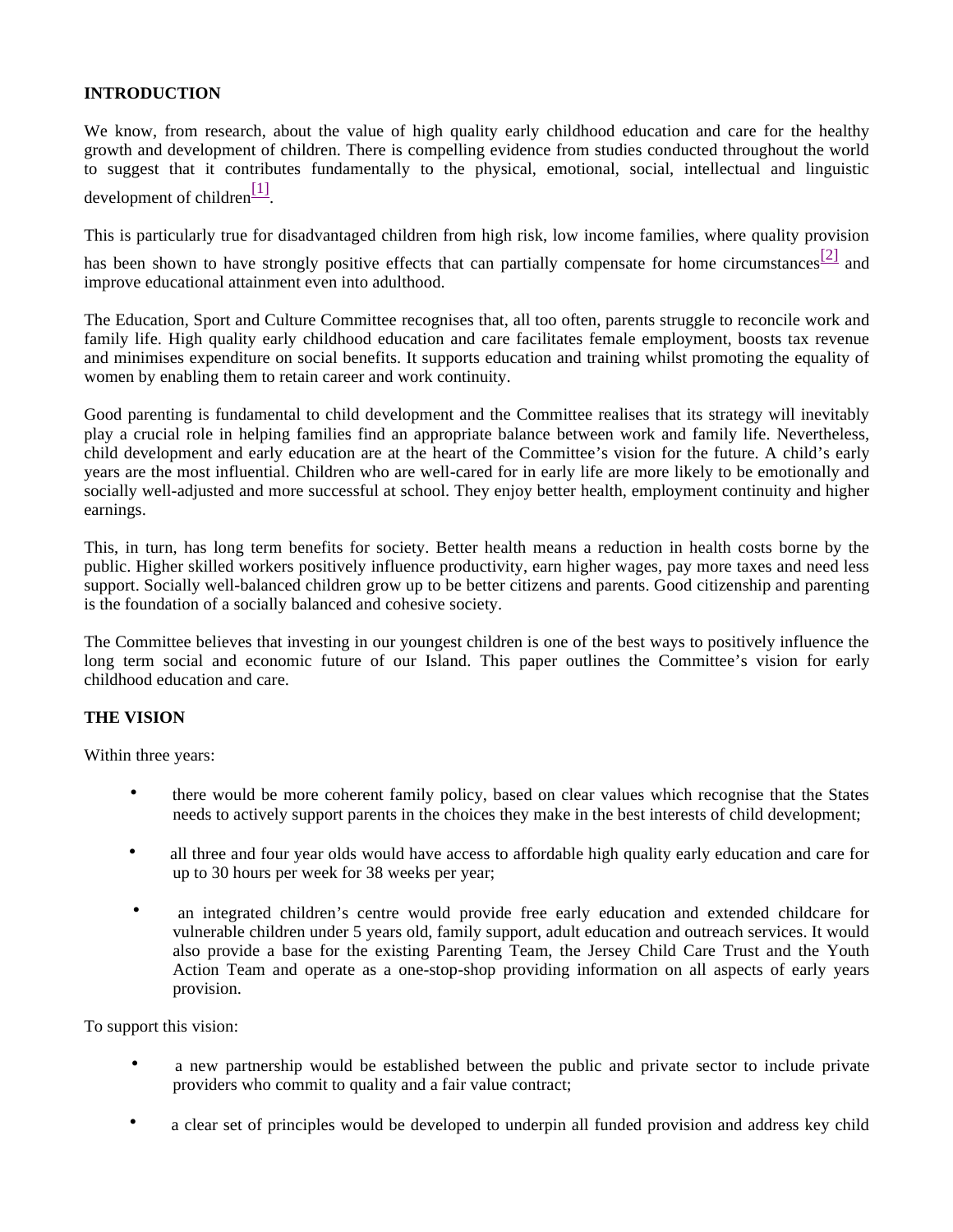development issues relevant to Jersey;

- the current evaluation framework would be expanded to complement existing good practice in registration and ensure the highest standards of provision;
- funding would be channelled to accredited private sector partners to support high quality provision for rising four year olds;
- the Jersey Child Care Trust would become a more powerful champion for quality and focus on raising income to support childcare, encouraging the development of family friendly policies in the workplace and providing information to the States, parents and partners.

# **DEVELOPING THE VISION**

Recognising the complexity, significance and cost of early childhood education and care, the Education, Sport and Culture Committee commissioned a comprehensive review of its investment in this area in February 2004. The review was conducted by Jenny Spratt, Head of Early Years and Childcare in Peterborough, a Local Authority recognised for excellence in early childhood provision. The terms of reference were as follows:

*'To undertake a mid-term review of the Jersey Child Care Trust Five Year Strategy and the funding, responsibilities and purposes of the Trust in relation to the overall strategy for early years and childcare in Jersey and to make recommendations to the Education, Sport and Culture Committee with regards to:*

*The need for an overall strategy based on integrated working to support children and families;*

*Creating clarity and focus regarding the roles and responsibilities of different departments and organisations in developing the strategy and achieving its aims'.*

The ensuing report, *A Vision for the Future of Early Education and Childcare in Jersey,* was received by the Committee in July, published to the States as R.C. 35/2004 in August and presented to members of the public at a Town Hall meeting in September. In summary, the report concluded that:

*Whilst there is a clear strategy for Early Years Education in Jersey, there is no overall States strategy for integrated early education and childcare.*

*The JCCT at the mid-term of its Five Year Strategy has become too broad and is no longer focused on its original objectives.*

*The JCCT is perceived as being effective in some areas of its work but lack of transparency and consultation has resulted in the duplication of roles and responsibilities.*

*A perceived lack of investment in early education and childcare services has resulted in criticism of current policy.*

During the consultation period that followed, 121 responses were received from individuals, groups and organisations.

**Figure 1: Responses to 'A Vision for the Future of Early Education and Childcare in Jersey'**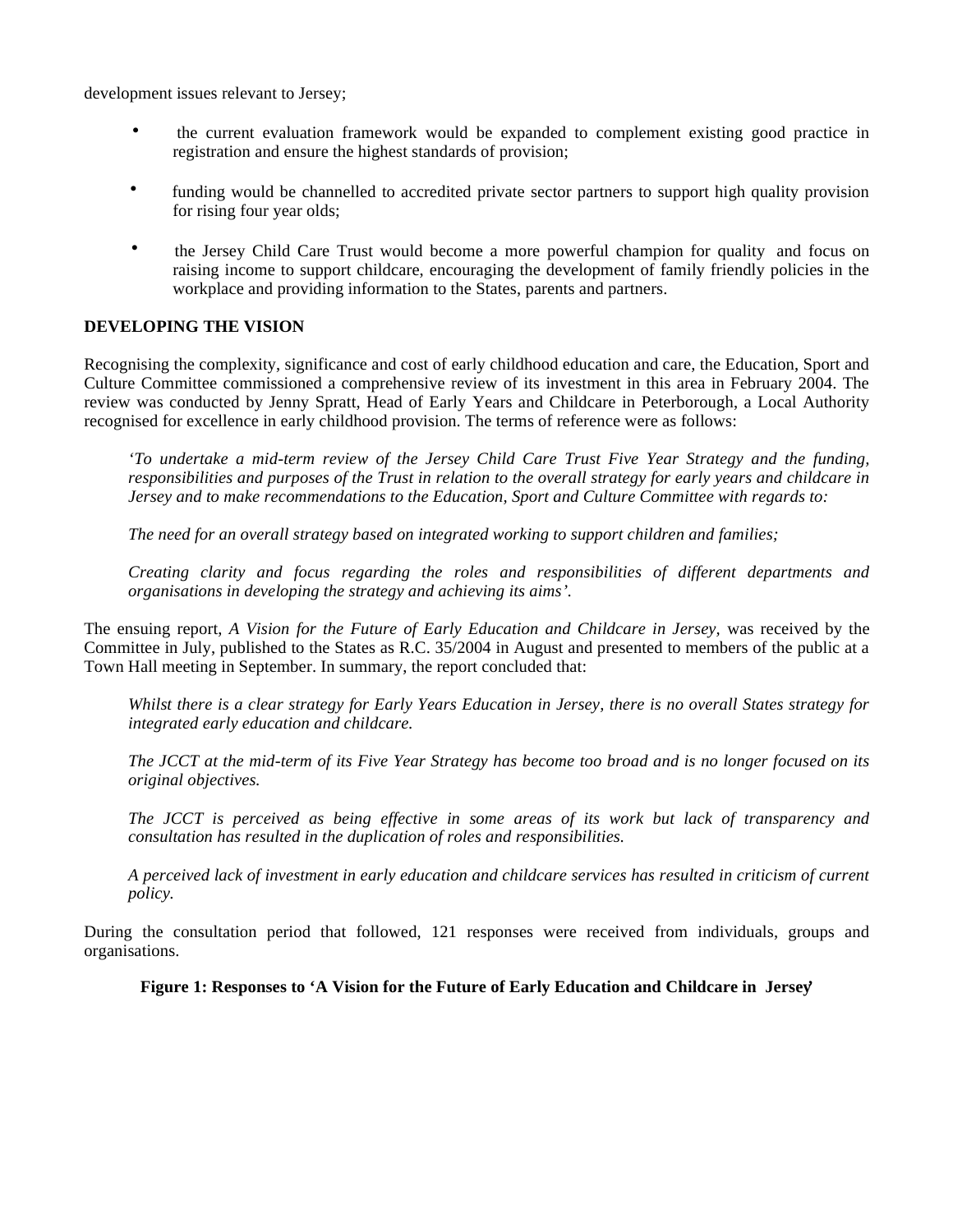

Groups and organisations who contributed included:

- Centre Point Trust
- Jersey Child Care Trust
- Jersey Early Years Association
- The Partnership Group for Early Years Education and Childcare
- The AMOS Christian Trust
- The Group for the Eradication of Poverty
- The Primary Head Teachers Association
- Parents Action Group from the Parish Nurseries
- Parents from St. Martin, First Tower and Plat Douet primary schools

The Committee is grateful to the many individuals and groups whose contributions to this debate have been of great value and much appreciated.

This vision has been influenced by their contributions as well as research from other countries into the nature and benefits of early childhood programmes for children at different phases of their development and key demographic, social and economic trends in Jersey.

# **THE STRUCTURE OF EARLY YEARS PROVISION IN JERSEY**

# *Background*

Prior to 1996, childcare in Jersey was mostly a private concern. The *Report of the Working Party on Childcare (1996)* recognised the benefits of high quality childcare for children in the early years of development and presented the original childcare strategy to the States *'to extend the current range of child care provision for children up to 12 years through partnerships between all interested parties whilst ensuring high standards in all provision'.*

The working party also made recommendations which led to the formation of the Jersey Child Care Trust, the enhancement of tax allowances for childcare costs and the introduction of child care allowances for low income groups. The Trust was established to co-ordinate, promote and facilitate the expansion of child care provision.

Policy in relation to early childhood provision has been overseen by a number of Committees. These include Education, Sport and Culture, Employment and Social Security and Health and Social Services.

*Childcare*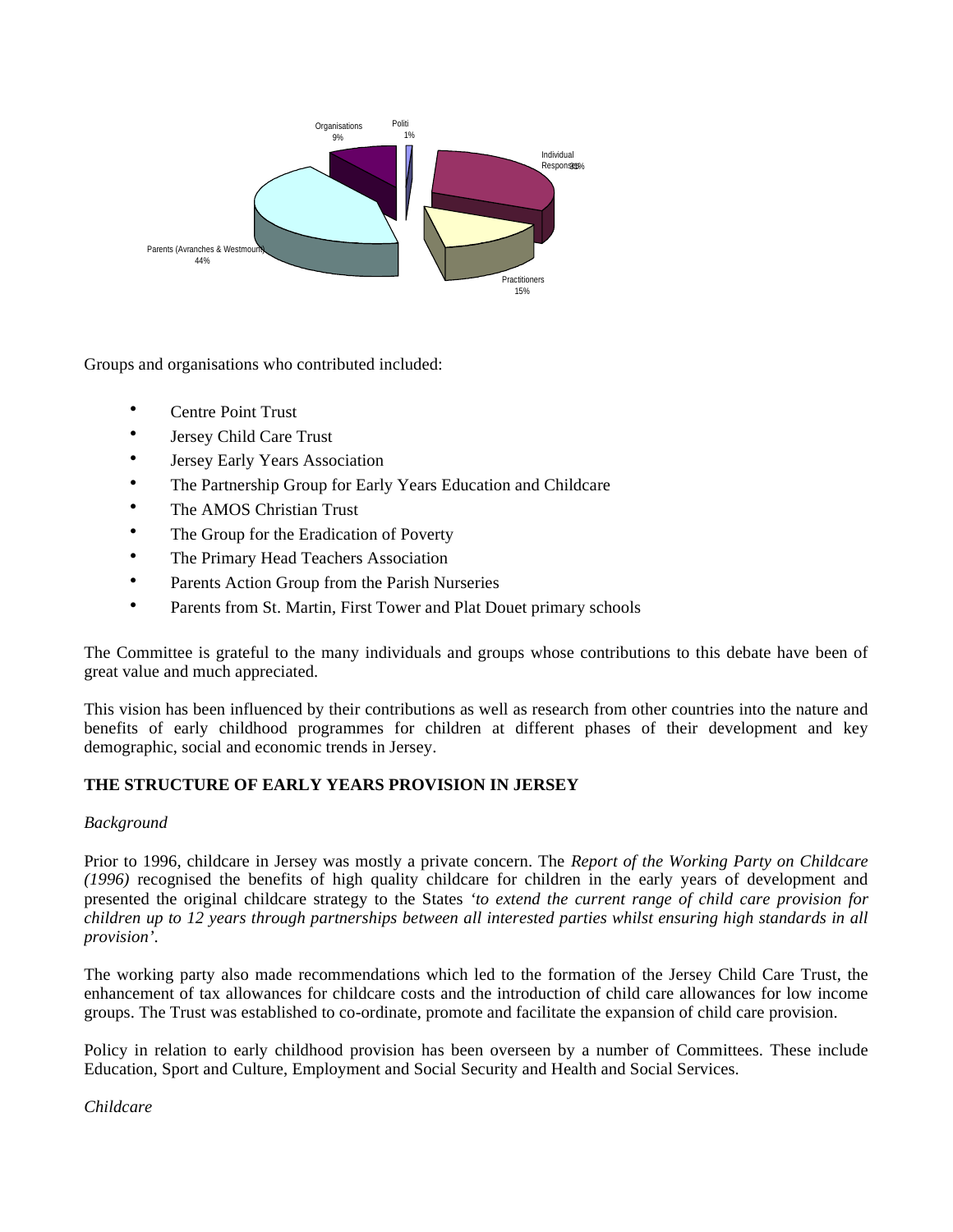The Education, Sport and Culture Committee is the political sponsor and primary source of funding for the Jersey Child Care Trust. It is also responsible for the registration of childcare providers.

The classification of providers, for the purposes of registration under the Children's (Jersey) Law 1969, Part VII, is as follows:

*Day Nurseries* provide full day care for children of a wide age range which may include babies. They tend to offer an all year service on weekdays, closing on Bank Holidays and for short periods at Christmas and Easter. Hours of opening usually accommodate the needs of working parents.

*Playgroups* provide specifically for children between the ages of two and five years and offer care sessions for periods up to five hours. Such groups may refer to themselves as *nurseries, nursery schools, kindergartens* or *preschools.* Some playgroups are open all year round whilst others follow school terms.

*Playcare* is provided primarily for children from the age of school entry up to twelve years and is designed to meet the needs of working parents before and after the school day and during school holiday periods. *Playcare* may be offered in a variety of settings such as school premises, children's centres, community centres or church halls.

*Play Schemes* provided by the Committee deliver a form of *playcare* during the Easter and summer school holidays for children aged between 5 and 11 years. They are usually based on school premises.

*Family Day Care* offers care to children in the family day carer's own home. Family Day Carers may, at any one time, cater for a maximum of 6 children under the age of 14 of which no more than three may be under the age of five years.

#### *Early Education*

It has been the Committee's policy to provide, in the long term, a nursery class place for every three and four year old whose parents want one. This has been driven primarily by child development concerns rather than the provision of child care places to facilitate mothers taking up or returning to employment. Provision is up to 30 hours per week, term time only. No fees are currently charged for children attending nursery classes although a facility exists in the Education (Jersey) Law 1999 for the States to introduce fees if deemed appropriate.

#### *Special Needs*

The Committee also provides additional support for children with special needs. There are resourced nursery provisions at provided primary schools which cater for children with hearing impairment, physical disability, language disorders and attention and communication difficulties.

# **THE DISTRIBUTION AND AVAILABILITY OF PLACES[3]**

Figure 2 illustrates the distribution of nursery class and registered childcare places in Jersey between 1970 and 2002.

# **Figure 2: The Distribution and Availability of Early Years Places 1970 - 2002**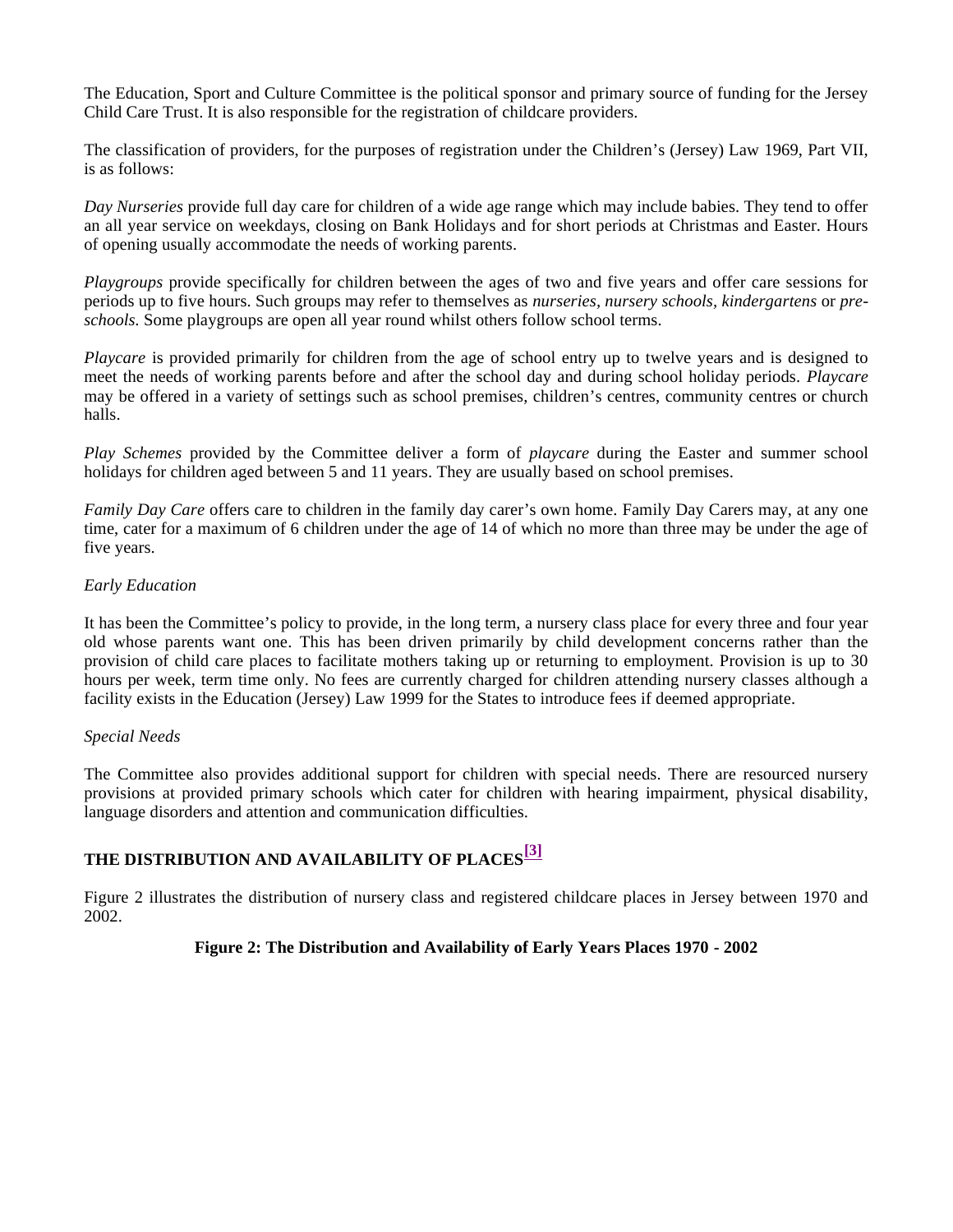

Certain significant trends may be drawn from this data. There has been a continued growth in the number of nursery class places in provided primary schools, giving effect to the former Education Committee's policy $\frac{[4]}{4}$ agreed in October 1989.

Following a period of growth up to the mid 1990's there has been a decline in the number of playgroups. The demand for family day care places has remained fairly stable, possibly because family day care is a parental preference which is largely unaffected by the development of other kinds of childcare provision.

Whilst the number of playcare places has increased following the introduction of registration for playcare providers, the demand for places available in play schemes has declined significantly.

Although it is difficult to isolate one factor, apart from demographic growth, that has affected trends in relation to childcare provision, it is reasonable to assume that the Committee's policy in respect of nursery classes in provided schools has had an impact on the nature and distribution of other provision. However, it is important to emphasise that the increase in the number of places available in the Committee's nursery classes since 1984, has been matched by a similar increase in the number of places available in Day Nurseries, the majority of which are privately provided. This growth in the private sector is unsurprising since strong economies are often associated with labour shortages which attract mothers into the work place and provide a natural stimulus for the expansion

of private childcare provision<sup>[5]</sup>.

The growth in nursery class places has meant that 49% of three and four year olds now access free high quality provision for up to 30 hours per week, 38 weeks per year.

# **THE CASE FOR CHANGE**

The main issues in relation to early childhood education and care in Jersey are about affordability, equity and access.

# *Affordability*

The cost of childcare in Jersey presents a challenge for many parents. This is especially the case for single parent families; where there is a child with special needs or for families where there is more than one child under school age. Parents responding to the consultation on *'A Vision for the Future of Early Education and Childcare in Jersey'* made the following comments:

*"At the moment my nursery fees are £1,490 per month, from September this will increase to*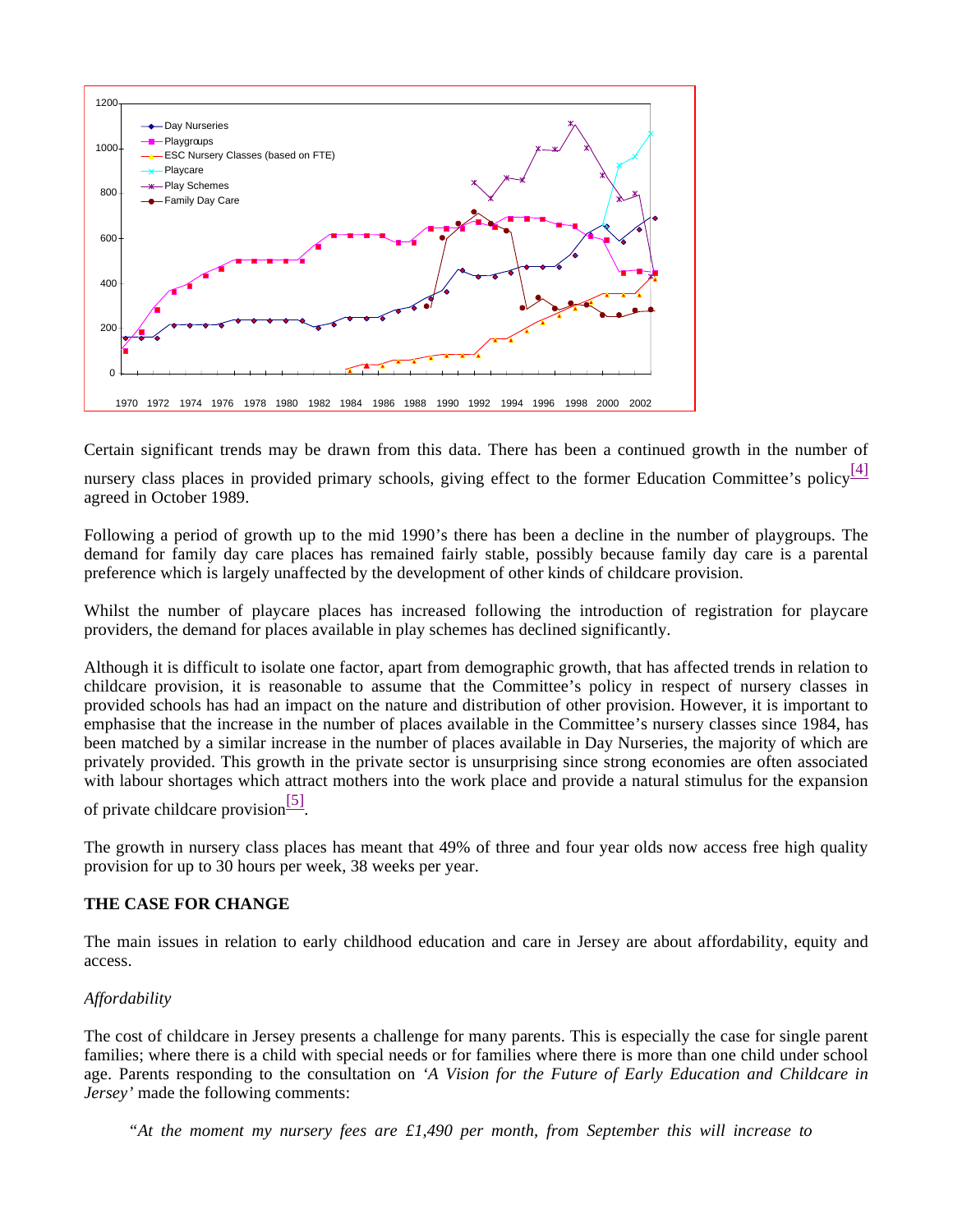*£1,566. I earn £1,900 per month …. We want to give them the best we can but I don't know how long we can go on paying these amounts each month. There will be only one option open to us, to go back to England after seventeen years. I feel this is so unfair."*

*"My nursery tries to keep fees affordable they are non-profit making. Not easy to meet fees of £536 per month. I need all year nursery."*

*"Far too expensive, nearly half my salary is devoted to providing a full-time nursery place when I have two other children to support as well as general living expenses."*

The average cost of a private sector nursery place for a child under two years in Jersey is 63% higher than the average cost across England and 30% higher than the cost of a similar nursery place in London. For children over two years of age these figures are 52% and 26% respectively. Although, in making these comparisons, no adjustments have been made to Jersey figures to take account of variations in average earnings, costs of goods, services and property rents, the minimum staff to child ratios are the same as in England. However, salaries paid to childcare workers in England are generally poor compared to Jersey.

| Area                   | <b>Under 2 Years</b> | $2$ Years + |
|------------------------|----------------------|-------------|
| Jersey Average         | 218                  | 187         |
| Inner London           | 168                  | 149         |
| Outer London           | 169                  | 147         |
| <b>England Average</b> | 134                  | 123         |

# **Figure 3: Average Weekly Cost Per Child of Nursery Places[6]**

Whilst parents have access to financial support, specifically through the Child Tax Credit and the Childcare Allowance, the Committee recognises that childcare needs to be more affordable. Conversely, the Committee does not believe that the injection of public funding into the private sector, either in the form of subsidies to parents or providers, would guarantee affordability, unless other mechanisms were place to ensure fair value.

#### *Equity*

A two-tier system currently exists. Nursery classes provide half of the total capacity for 3 and 4 year olds and the parents of these children enjoy free access while the rest must pay for places in the private sector. Whilst some parents will always choose private provision and expect to pay the market rate, others find that their choices are constrained by their capacity to pay.

*"Finance plays a huge role in my decision making process on whether to move my child from [nursery] to a free States run nursery. I feel very strongly that I do not have freedom of choice on this issue …"*

The equity issue is further exacerbated by the fact that nursery classes are staffed by qualified teachers who receive better pay and conditions of service than their counterparts in the childcare sector where higher and more costly staff to child ratios are required.

#### *Access*

Day nurseries provide childcare for up to 50 hours per week for 48 weeks per year. This private provision better suits the needs of many working parents. Nursery classes, on the other hand, provide for a maximum of 30 hours per week during term time, leaving some parents, who work longer hours, to find complementary forms of provision. A further complication arises when parents who predominantly want an educational experience for their children are unable to access a free place whilst others, whose prime concern is childcare, may secure one. Also, as most nursery class provision is currently offered on a full time basis, some parents who only want a parttime educational experience for their child may be unable to access one.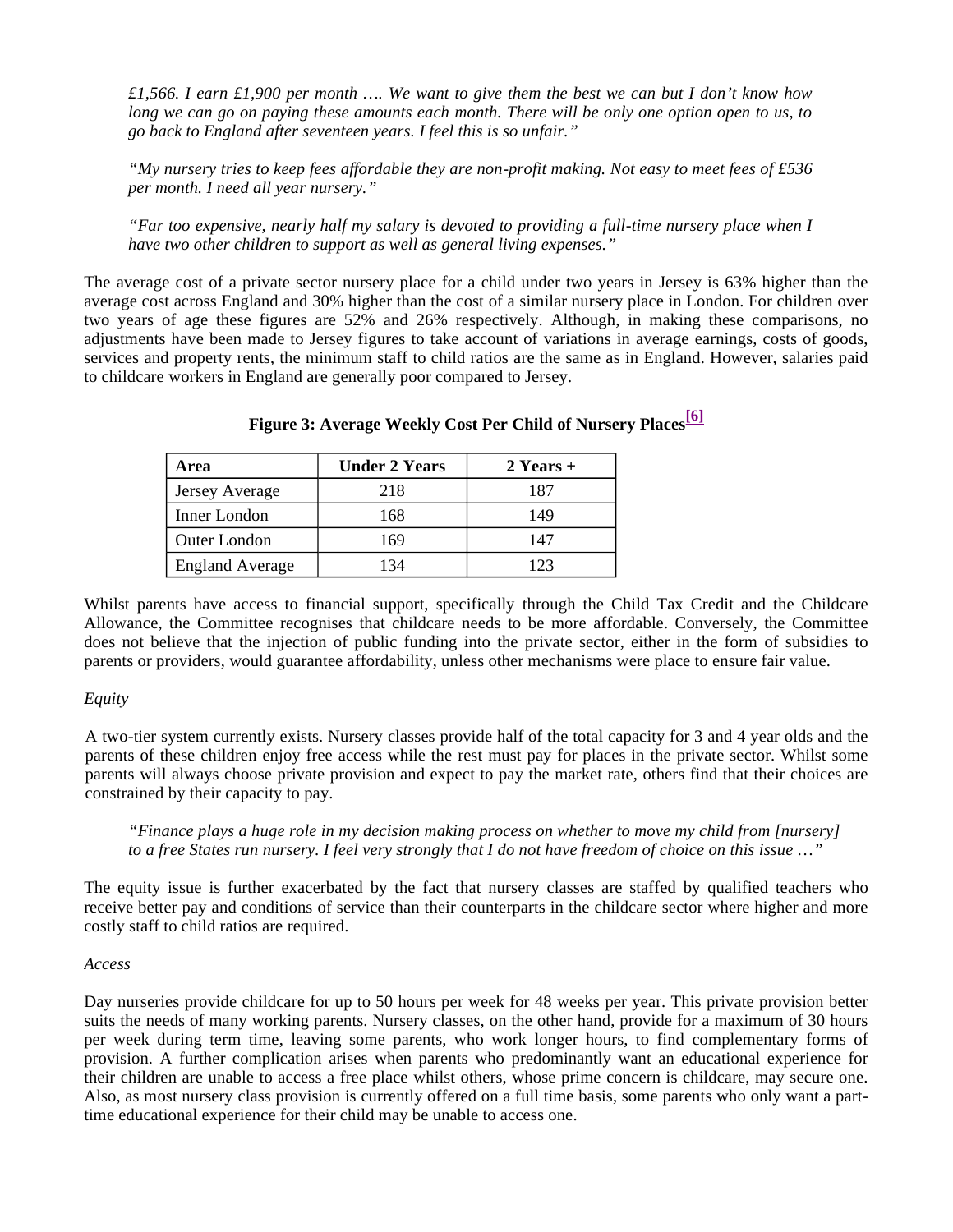*"The current plan by ESC to provide a nursery class in every primary school is admirable but does not meet the requirements of many parents. For those who are working full-time, the school day is at least 2 hours shorter …"*

# **EARLY CHILDHOOD EDUCATION AND CARE**

The Organisation for Economic Cooperation and Development's definition of early childhood education and care includes:

*'… all arrangements providing care and education of children under compulsory school age, regardless of setting, funding, opening hours, or programme content … to include policies – including parental leave arrangements – and provision concerning children under age 3, a group*

*often neglected in discussions in the educational sphere'. [7]*

The Committee sees its responsibilities for under threes predominantly in terms of protection through the administration of the childcare registration process for which it is legally responsible. However, it recognises that there is a need for more coherent family policy, based on clear values which recognise that the States needs to actively support parents in the choices they make in the best interests of child development.

Research suggests that maternal and parental leave during the first year of a child's life, is associated with better

maternal and child health $\frac{8}{8}$  which in turn impacts positively on child development. On the other hand there is also strong evidence that high quality childcare alongside parental care at home is similarly beneficial, although

the case in favour of childcare for children under 18 months is less compelling  $[9]$ . Whilst the Committee has chosen to focus its attention on provision for three and four year olds, it recognises the need to consult with other States Committees on wider family policy issues.

### **THE CASE FOR INVESTMENT IN EARLY YEARS EDUCATION AND CARE**

Although child development is at the heart of the Committee's vision for early years, other factors such as work life balance, income and family context also influence normal child development. Therefore the case for investment is based on an analysis of needs in Jersey and the potential long term benefits to society of investing in early child development.

*Economically Active Parents*

| <b>Hours Worked Per</b><br>Week | <b>Number of Working</b><br><b>Mothers</b> | <b>Percent of Working</b><br><b>Mothers</b> |  |
|---------------------------------|--------------------------------------------|---------------------------------------------|--|
| $1-5$                           | 22                                         |                                             |  |
| $6-10$                          | 84                                         | 5                                           |  |
| $11 - 15$                       | 125                                        | 7                                           |  |
| $16 - 20$                       | 313                                        | 18                                          |  |
| $21 - 25$                       | 376                                        | 21                                          |  |
| $26 - 30$                       | 173                                        | 10                                          |  |
| $31 - 35$                       | 209                                        | 12                                          |  |
| $36-40$                         | 361                                        | 20                                          |  |
| $41 - 45$                       | 71                                         | 4                                           |  |
| $46 - 50$                       | 35                                         | $\overline{2}$                              |  |
| >50                             | 16                                         |                                             |  |

**Figure 4: Working Mothers with Children Aged 0-5 Years in Jersey[10]**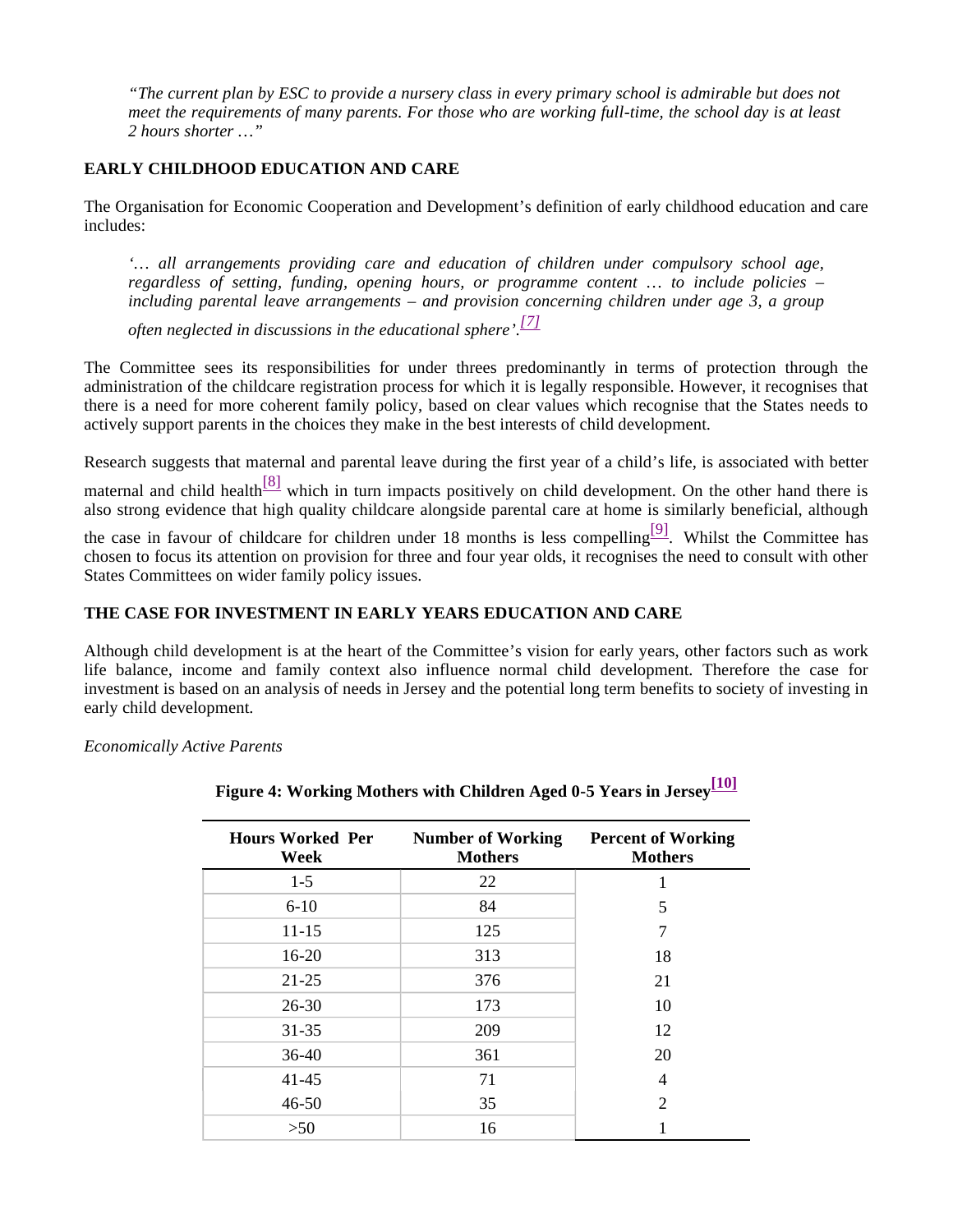| Total | 1,785 | 100 |
|-------|-------|-----|
|-------|-------|-----|

Discussions about childcare are predominantly associated with patterns of female employment and the potential discriminatory impact of child-rearing for mothers in employment. Women often have to consider the consequences of having children on career continuity and progression and, where maternal earnings form an integral part of a family's income, some mothers may be faced with a difficult choice. This is an issue for Jersey:

the proportion of women working in Jersey is higher than in the U.K. and is amongst the highest in Europe $\frac{[11]}{[11]}$ ; the proportion of part-time employees who are female is particularly high at 90%; 39% of all working women with children under five years old are working in excess of 30 hours per week; 70% work in excess of 20 hours per week and about one in eight working mothers in Jersey, with children under five years old, are single parents.

# *Low Income Families*

Even though early education and care is viewed by many as a good thing, some parents struggle to afford the cost.

A widely applied measure of relative low income in Europe is the proportion of households whose equivilised  $\frac{[12]}{[12]}$ income falls below 60 per cent of the median income in a particular country. Although this is not an absolute measure it does provide a way to compare jurisdictions. After the inclusion of housing costs, about a third of

children aged less than 16 years, in both Jersey and the U.K.  $\frac{[13]}{[13]}$ , live in households below the respective relative income thresholds. In Jersey this corresponds to some 5,100 children. Single families are particularly susceptible to relative low income in Jersey; almost two-thirds of single parents with school age children fall below the threshold measure.

# **Figure 5: Comparison of proportion of population living below low relative**

|              |                       | <b>Before Housing Costs</b> | <b>After Housing Costs</b> |                 |  |
|--------------|-----------------------|-----------------------------|----------------------------|-----------------|--|
| Age group    | <b>Jersey</b><br>2002 | U.K.<br>2001/02             | <b>Jersey</b><br>2002      | U.K.<br>2001/02 |  |
|              |                       |                             |                            |                 |  |
| Children     | 22                    | 21                          | 33                         | 30              |  |
| Pensioners   | 31                    | 22                          | 33                         | 22              |  |
| Other adults | 11                    | 14                          | 19                         | 19              |  |
| All persons  | 16                    | 17                          | 24                         | 22              |  |

# **income threshold in Jersey and the U.K. (***% of each age group category).*

# *Inclusion*

Quality early childhood education and care is often critical to help families who originate from outside Jersey to settle, integrate and become self-sufficient. It can provide all children with a cultural orientation. For children from non-English speaking families, it can stimulate language development and promote social inclusion.

At the time of the 2001 Census, almost half of Jersey's resident population had been born outside of the Island; 36% were born elsewhere in the British Isles or the Republic of Ireland whilst 6% were born in Portugal or Madeira. Portuguese was the second principal language spoken by 8.4% of the resident population. Of those residents who did not speak English as a first language, 71% spoke it as a second language whilst 1.6% of residents (corresponding to some 1,400 people) were unable to speak English.

# *Migration*

The Actuarial Profession $\frac{[14]}{]}$  is considering the extent to which government policies influence population changes in the U.K., particularly in respect of birth rates in the context of an ageing society. It recognises that parents ultimately decide whether or not to have children, but accepts that many factors, health, social and economic,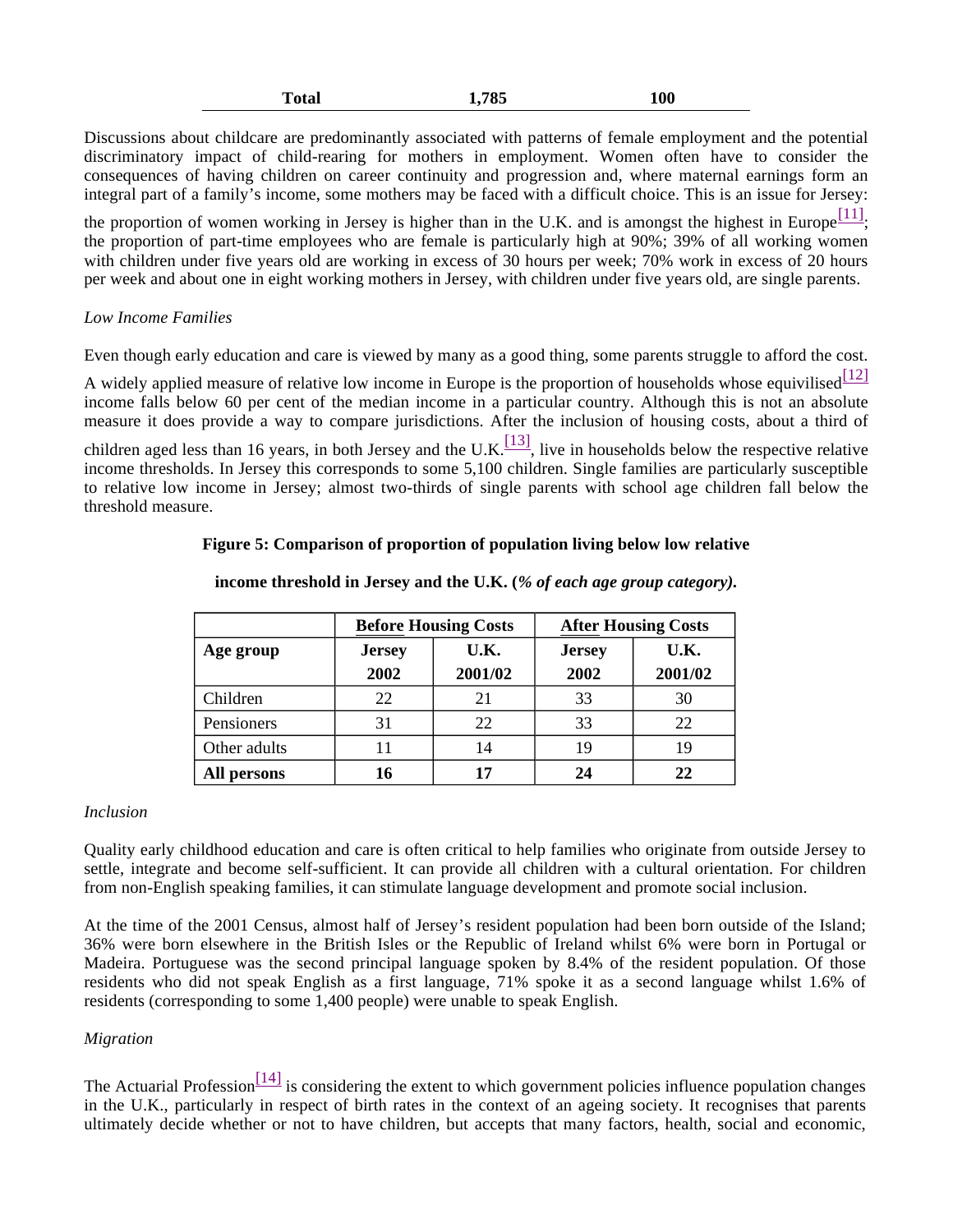influence this decision. Government policy is capable of influencing these factors.

Although, the impact of such intervention in Jersey may be far less significant, it is important to recognise that, with the benefits provided through its childcare strategy, England might prove to be a more attractive option for young families who would otherwise return or migrate to Jersey, where the cost of housing and the cost of living is already high.

The U.K. Government's 10 year strategy promises to –

- extend paid maternity leave to one year by the end of the next Parliament;
- raise childcare tax credits for middle and low income families:
- extend free nursery places for all 3 and 4 year olds to 20 hours per week, 38 weeks per year;
- provide 2,500 children's centres by 2008 and 3,500 by 2010.

# *Current Investment*

It is debateable how far government should intervene to support non-statutory early childhood education and care. The Committee takes the view that, measured and focused intervention can provide considerable benefits for children themselves and, in the long term, for the Island as a whole. There is clear evidence that high quality early childhood education and care programmes actually work. However, high quality programmes tend to be expensive.

The European Union recommends that member states annually invest approximately 1% of GDP on early childhood education and care. In practice, there is considerable variation with, for example, the U.K. investing 0.4% and Sweden 1.7%. For jurisdictions such as Jersey, dominated by the financial services sector, GNI is the

more appropriate measure of the size of the economy  $\frac{15}{15}$ ; 1% of Jersey's GNI in 2003 corresponded to approximately £29m. Although no estimate of the State's overall expenditure on early education and childcare according to the OECD definition is available, in 2003, Jersey compared less favourably with other European countries in respect of children aged 3 years having access to free education.

| Figure 6: Investment in Early Childhood Education and Care <sup>[16]</sup> |  |
|----------------------------------------------------------------------------|--|
|                                                                            |  |
|                                                                            |  |

| Measure                                            | Jersey<br>Performance | Lower<br>Ouartile | Median | Upper<br>Quartile |
|----------------------------------------------------|-----------------------|-------------------|--------|-------------------|
| Children aged 3 with access to free<br>education % | 33%                   | 51%               | 60%    | 66%               |

In 2005, most four and all five year olds now have access to a free place in reception classes at provided primary schools and 49% of three and four year olds to a free nursery place for up to 30 hours per week, 38 weeks per year. By providing all three and four year olds with access to an affordable, high quality early years experience, the Committee believes that the States would be making a sound investment in the future of the Island.

# **THE DEVELOPMENT OF AN INTEGRATED CHILDRENS' CENTRE**

The case for interventions which improve the life chances of disadvantaged children from high risk, low income families is compelling, even from the first year. High quality provision has been shown to have strongly positive effects that can partially compensate for home circumstances and significantly improve the educational attainment

of disadvantaged children even into adulthood $\frac{[17]}{[17]}$ . The delivery of integrated services, health, education, childcare, and welfare can improve life chances dramatically.

The Bull Report (2000) identified levels of emotional and behavioural difficulties (EBD) amongst young people of school age in Jersey which exceed national norms. Unlike the U.K., where general learning difficulties feature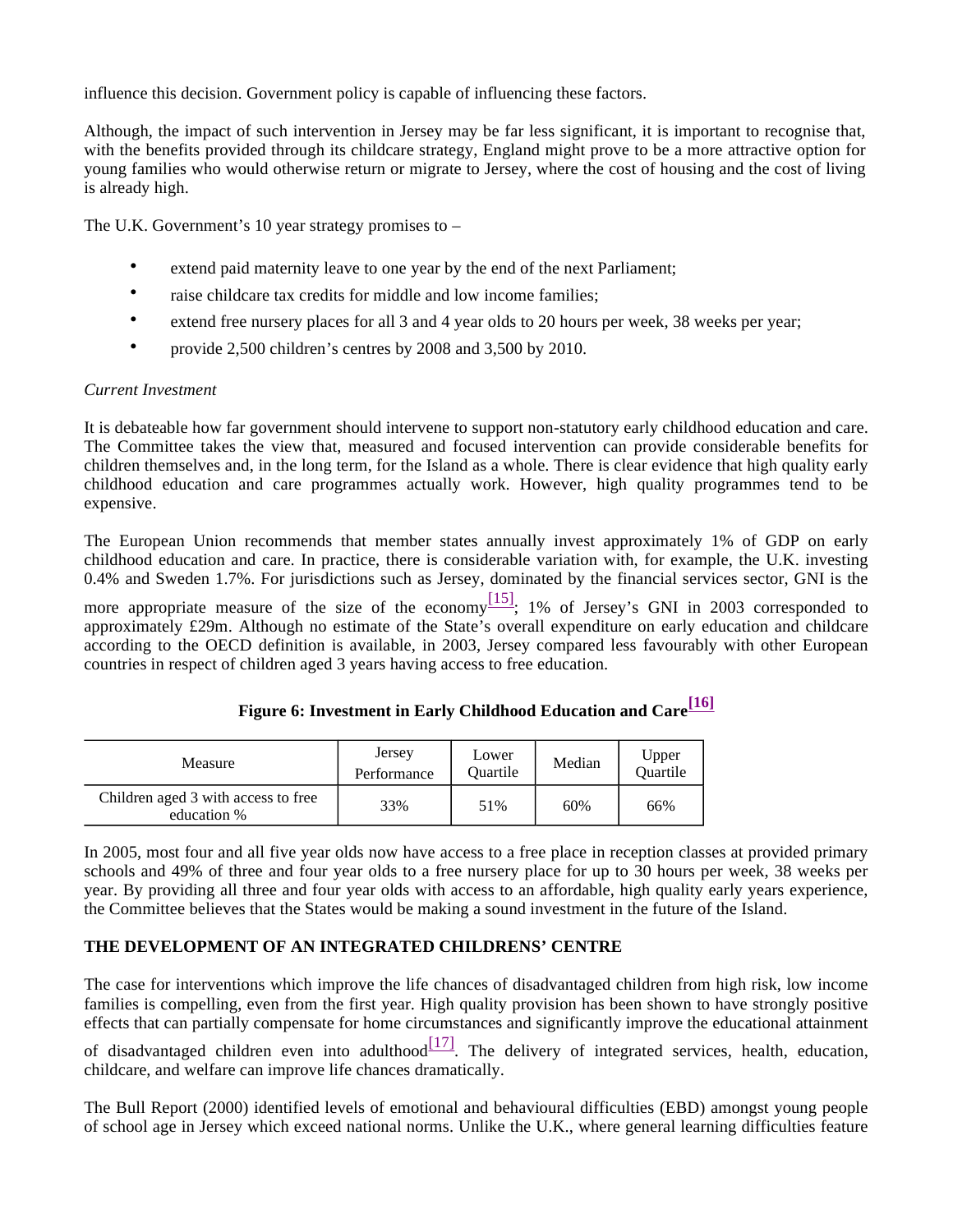as the most common type of special educational need, in Jersey SEBD (severe emotional and behavioural difficulty) is perceived to be the most prevalent.

*'For the island … EBD is not only perceived as the most significant SEN, it is also represented at a level which supersedes national norms.*

'… *when combining visible types of SEN across the age groups, SEBD is the most prevalent in primary and secondary years with SEBD representing closer to half of the total SEN visible population than any other special need.'*

The States currently commits significant funding to support children and young people who present with severe emotional and behavioural difficulties, in an attempt to remediate problems which often have their roots in the early years.

The Committee's vision for the development of an integrated children's centre acknowledges that the most significant factors which affect child development are the home and parental behaviour. Often, disadvantaged parents themselves face challenges which affect their parenting behaviour. The benefits of constructive and supportive intervention to promote positive parenting are already evident through the work of the Parenting Team originally established with funding from the Substance Misuse Strategy. This team works intensively with disadvantaged and teenage parents and has become an integral part of the Youth Action Team established through the Children's Executive to work with young offenders, young people presenting SEBD and families at risk.

The Committee sees these services being offered together with pre-school language support, special needs provision, adult education and other outreach services in an integrated children's centre. The centre would also become the base for a restructured Jersey Child Care Trust and operate as a one-stop-shop providing information and support to parents on everything that affects child development. It could also become a base for childminder networks.

#### **PARTNERSHIP**

In pursuing its vision for early years, one challenge which the Committee faces is how to work effectively in partnership with the private sector without compromising the educational philosophy and intentions which underpin the development of nursery classes.

Free or more affordable provision could be made available by continuing to invest solely in public sector provision, i.e. nursery classes at provided primary schools. This would guarantee uniformity in terms of cost and quality but would take a long time to achieve and, in all probability, have an adverse effect on private sector provision. On the other hand, more affordable provision could be achieved without the expense of further capital development by cementing a truly cohesive partnership with the private sector and using subsidies, grants or vouchers to channel funds.

#### **Figure 7: Hypothetical Impact of Free Nursery Class Provision on the Private Sector 2005 – 2010**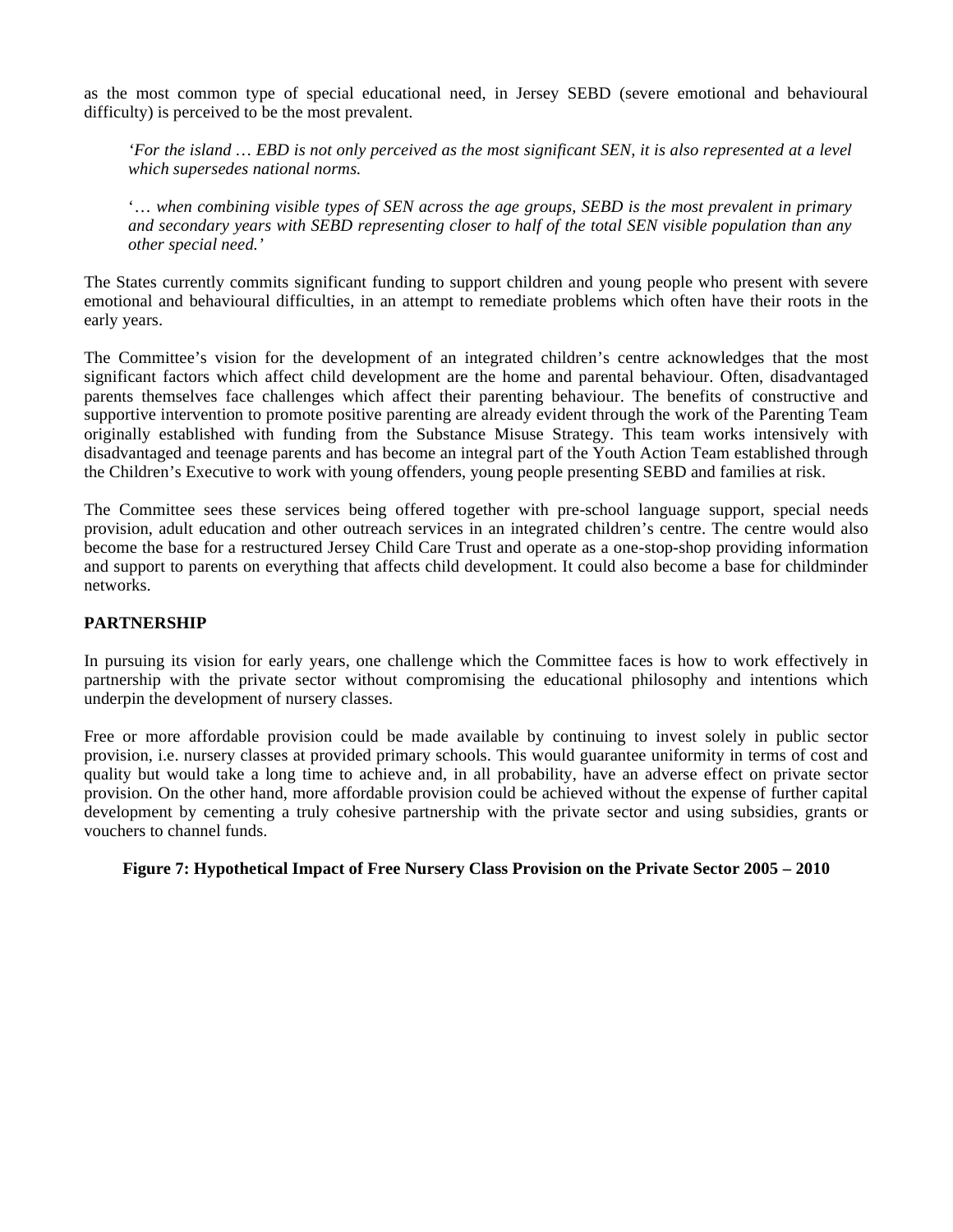

Using mean population predictions it is possible to predict the number of children who arrive in provided primary schools to within 3 percent. Using the same model and assuming that all nursery class places are taken up on a full-time basis, figure 7 illustrates simplistically, the potential impact of nursery class expansion on the private sector. This position would be exacerbated if significant part-time provision was reintroduced in the public sector.

The Committee acknowledges the contribution that the private sector has made to early childhood education and care in Jersey over the past thirty years and does not wish its policy to have an adverse affect on private providers who offer a high quality, fair value, all year service. In effect, this range of provision is necessary to support parents who work full-time. Inevitably, its demise could reduce the availability of needed childcare places for babies. Rather, the Committee recognises that a partnership with the private sector could extend the capacity of the system to provide a high quality place for every three and four year old by 2009 (figure 8).



**Figure 8: Projected Combined Capacity of Public Private Sector Provision 2005 – 2010**

To work effectively this partnership would need, from the outset, to involve key stakeholders who would then define clear goals for the future, develop a framework for quality and accountability and establish clear ground rules. Although some reorganisation might be necessary to ensure that provision across the system better meets the needs of working parents, the Committee is confident that a collaborative partnership would provide better support for children and parents.

The Jersey Childcare Trust would have a significant role to play in this partnership. It would continue *'to*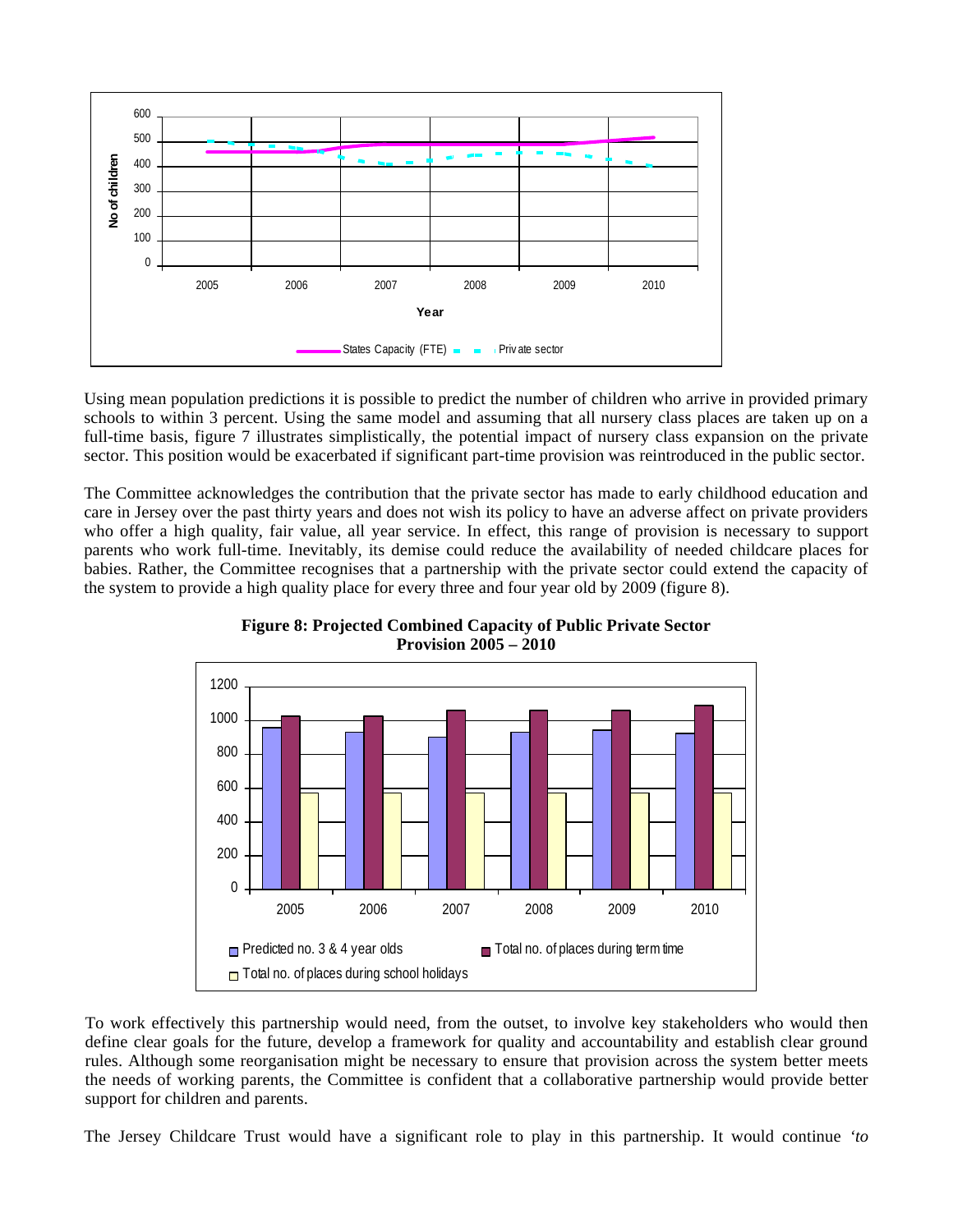*coordinate, promote and facilitate the expansion of high quality and affordable childcare provision in the Island' [18]* providing information to parents and professionals, supporting training and passporting small grants to providers. It would become a more powerful champion for quality and take a lead role engaging parents in that process. Furthermore, it would seek to attract private sector funding and encourage employers to develop more family friendly workplaces which recognise the value, to the family and the employer, of flexible working practices.

# **A FOCUS ON EARLY LEARNING**

*"The accumulated findings of child psychology and brain research suggest that sensitive learning periods occur at specific ages and that adult interventions in their lives are more telling in these periods than in others.". [19]*

The Committee believes that an opportunity now exists for us to review our image of the experiences we want young children to enjoy in their early years and to develop provisions that will deliver the highest quality to all.

In recent years, early childhood education and care has been the focus of much attention for researchers and governments throughout the world. Some countries, such as Sweden and Denmark, define clearly what publicly funded provision will deliver for young children. Other countries are less prescriptive, enabling parents to choose what suits them best and allowing market forces to shape the philosophy and structure of resultant provision. The Committee believes that, if public funding is used to support an early childhood education and care strategy, it is reasonable for the States to take a view about the nature of provision and to maintain high expectations in respect of quality.

The debate as to whether early childhood provision should primarily be about childcare or education is often misunderstood. Nursery classes are perceived to offer an educational experience whilst Day Nurseries and Pre-

Schools provide childcare. At one extreme these perceptions conjure up images of 'schoolification'  $\frac{[20]}{]}$  whilst at the other, of children who are merely supervised and not stimulated intellectually. In reality, either scenario is rare. Rather there is a growing realisation among professionals working with young children that, child development and childcare objectives are not mutually exclusive – good education involves good care and good care involves good educational experiences.

From the Committee's perspective, the distinction between nursery classes and childcare provisions is important. The policy of developing nursery classes has been driven primarily by child development concerns rather than the provision of childcare places to facilitate mothers taking up or returning to employment. This means that the emphasis is on providing good educational experiences underpinned by good childcare practices. Even so, the Committee does recognise that nursery classes, whilst providing a specific experience for children inevitably provide childcare, although often not in a form that fully covers the needs of working parents.

Nevertheless, by appointing qualified teachers and investing in stimulating, purpose-built environments, the Committee has sought to ensure the highest quality experiences for young children; to provide a flexible structure which guides and supports both the work and professional development of staff; to provide a common language which facilitates dialogue between staff and parents about child development issues and, from the child's perspective, to ease transition from nursery into school. This approach embraces the concept of 'education in its broadest sense'. It is about the holistic development of the child socially, emotionally and intellectually.

The pre-schools of Reggio Emilia in Northern Italy are the embodiment of this approach. These nursery schools are hailed as exemplary and the *Reggio Approach,* developed by Loris Malaguzzi, has influenced developments in early learning throughout the world. It is based very strongly on a particular image of the child as a curious, imaginative and independent learner and emphasises the role of the expressive arts as a vehicle for early learning and creative discovery.

The High/Scope Project in America offers a similar pre-school programme which is structured to provide young children with choice and to foster their independence and autonomy. The Foundation Stage Curriculum which is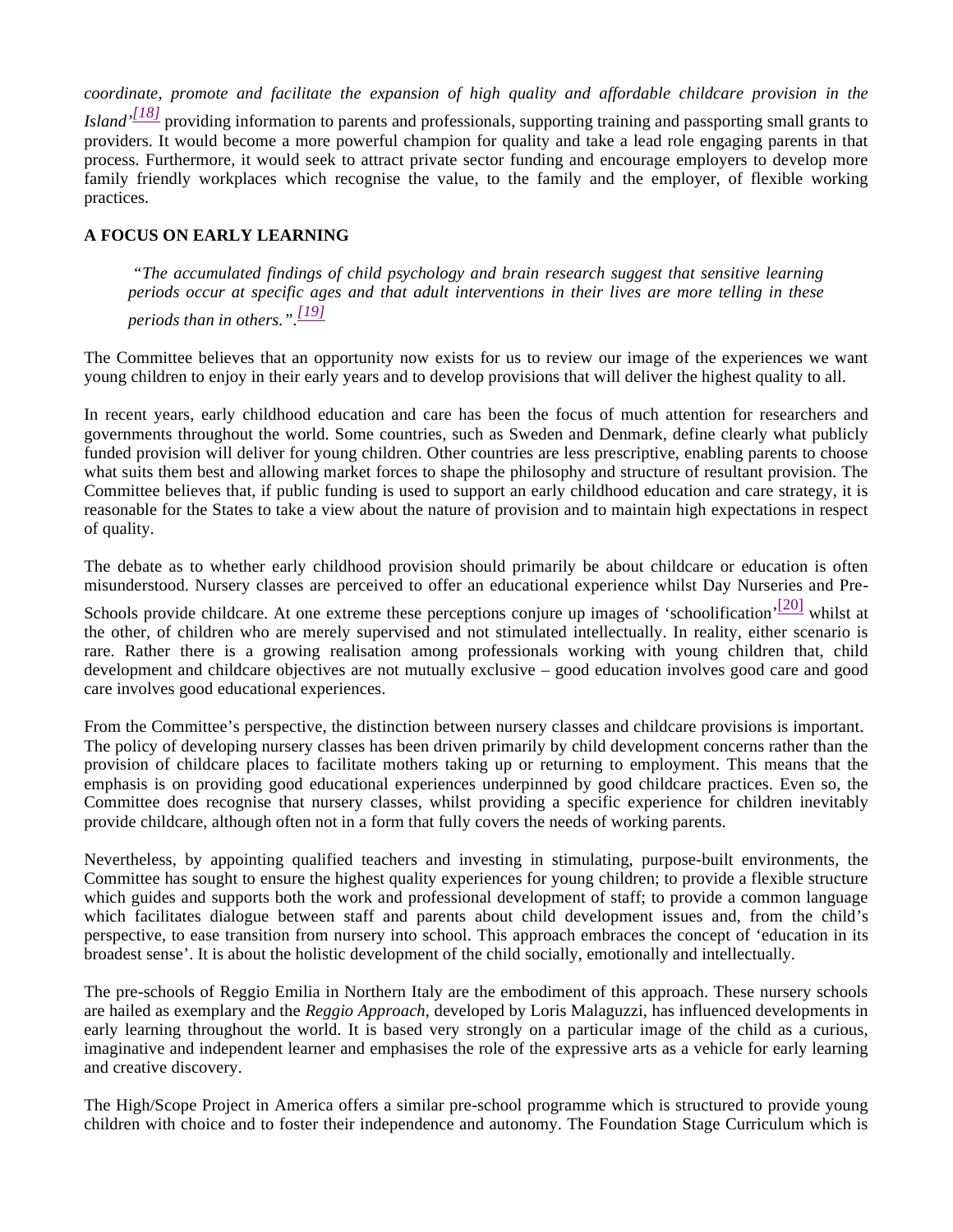currently implemented in the U.K. and Jersey is another approach designed to support children's learning through planned and spontaneous play. Again, the emphasis is on learning and the holistic development of the child.

Whilst the Committee's vision has been influenced by such acclaimed curriculum developments in early childhood education and care, it is recognised that public and private sector partners will need to develop a shared philosophy and agree a curriculum that best meets the needs of children in Jersey.

### **FUNDING THE COMMITTEE'S VISION**

The issue of how best to fund early childhood education and care in the future poses a dilemma. At present, the Committee provides 460 free nursery class places. The rationale for this provision is based on the significant benefits that accrue to children. Based on the 2005 cohort, the estimated additional revenue cost of delivering free early education and childcare 30 hours per week, 38 weeks per year for all remaining three and four year olds would be approximately £2m per annum at 2005 values. This is based on subsidising places at the current average private sector childcare cost per hour and takes account of the costs associated with the administration, development and implementation of a quality assurance framework.

However, whilst the Committee supports the concept of free provision, it would be unable to meet this additional commitment from within its existing revenue budget and would require additional funding from the States.

An alternative would be to provide a reduced free entitlement of 20 hours per week for all and to introduce flat rate charges for additional hours provided in nursery classes. Whilst estimating the savings associated with this model is subject to significant uncertainties, it is anticipated that the additional overall costs would be reduced if the revenue gained from raising charges for nursery classes was used to offset expenditure on private sector places. Whilst it is difficult to accurately assess the true impact of this, it would certainly make provision more

affordable and deliver an optimum minimum entitlement  $\frac{[21]}{[21]}$  similar to that which the U.K. Government aspires to.

A third solution would be to introduce graduated fees and means testing for all provision, including nursery classes. This would offer a pragmatic and cost effective way to address the inequality of the current two-tier system but it might also prove complex and costly to administer. Again derived revenue might be used to subsidise provision thereby reducing the overall cost to parents and the States. Inevitably, it would mean the withdrawal of free provision for the nursery class cohort which could be regarded as backward step. In any case, the real argument against means testing is that it could make early years provision less attractive to some parents and lead to the use of unregistered childcare.

In Denmark, Sweden and Finland early childhood education and care is heavily subsidised. In the U.K., policy has been geared toward providing some free entitlement. In Reggio Emilia, early years provision is means tested and all parents are expected to contribute something. The Committee, whilst favouring a free entitlement for all, is conscious that this may be difficult to achieve in the current financial context and would welcome the views of other States Members and the community on this issue.

In most jurisdictions where public funding is used to support early childhood education and care, it is generally through one or a mix of two methods. One way is for subsidies to be directed to families so as to provide choice. This can be done through tax credits and child care allowances but this mechanism does not necessarily guarantee affordability or uniformity in terms of quality. Another method is to channel subsidies directly to private sector providers by way of grants or vouchers but again this would not guarantee quality or affordability unless a clear accountability framework was introduced.

The Committee takes the view that the second method is preferable but only where private providers are prepared to enter into a fair value partnership which guarantees a quality experience and realistic charges.

# **SUMMARY**

The Committee's policy to develop nursery classes in provided primary schools is driven by child development